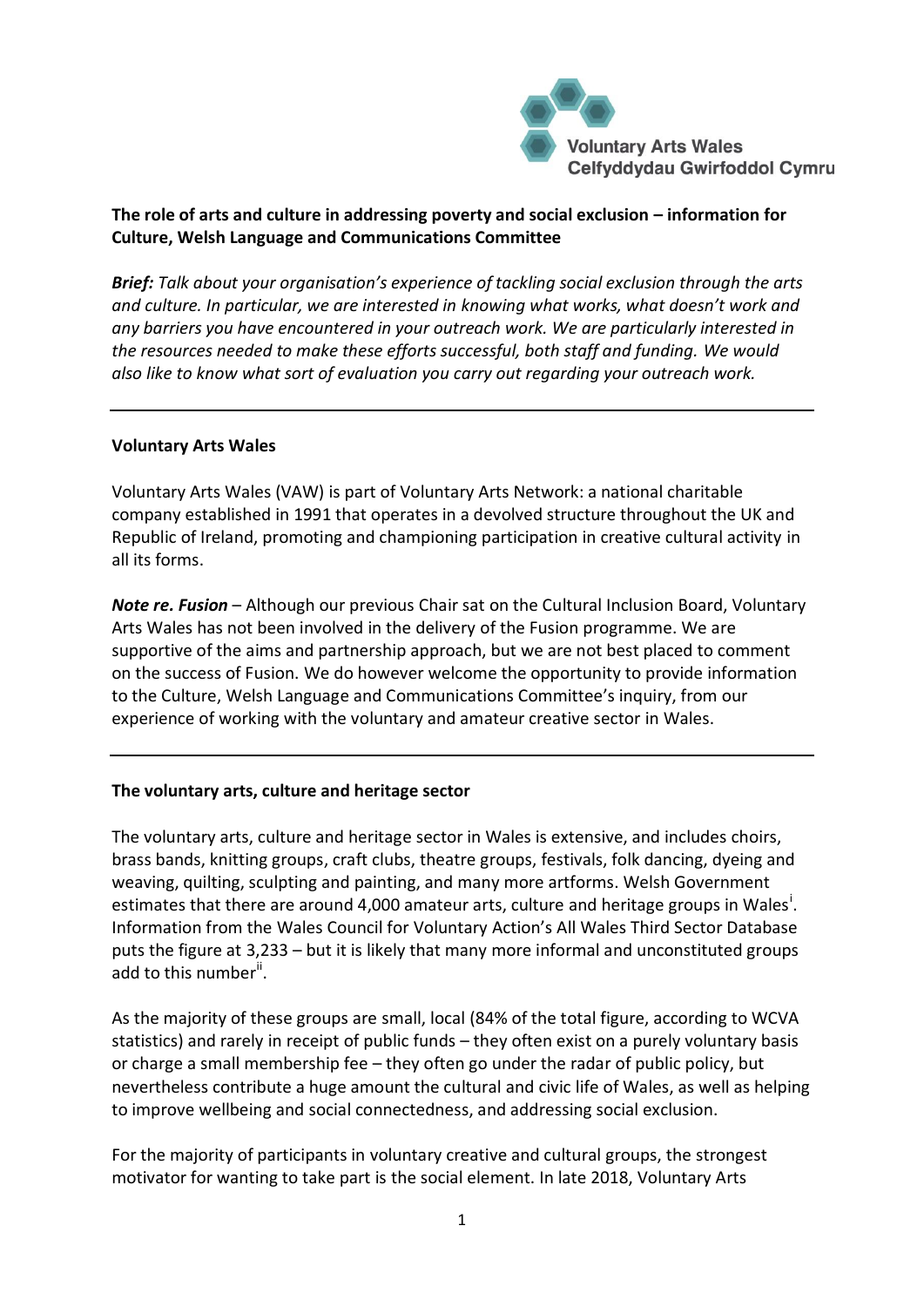conducted a survey of creative participation, which generated 123 responses from Wales<sup>iii</sup>. Respondents were asked whether their creative group did any targeted work prioritising particular policy areas, and 61% of those involved in creative activity said that their group does work to support people experiencing (or at risk of) loneliness. 52% said that their work helped with education and training, and 40% reported that their work directly supported low income families. The same survey found that the main benefits of participation in creative groups were improved mental health, personal achievement and social cohesion.

There is an increasing body of evidence which demonstrates that regular participation in creative activities is particularly beneficial to health and wellbeing<sup>iv</sup>, but research has also demonstrated similar benefits for skills development, often being the first step on a path to further education, training and employment.

For example, the scoping study '*The role of grassroots arts activities in communities'* v identified the following educational impacts of participation in grassroots creative groups:

- develops learning performance in formal settings with participants demonstrating an increase in literacy, verbal and communication skills;
- leads to the development and creation of knowledge and technical skills specific to those activities and also to transferable skills in other fields and potentially employment;
- can contribute to understandings of contemporary related but tangential issues to the art form itself that emerge from discussion and debate within their specific field or arts group;
- develops an awareness of the international scope of the specific field, leading to the building of international social networks and sometimes to travel abroad, extending participants' experience of other cultures and customs;
- develops literacy skills among those who are no longer in formal learning settings;
- develops opinions and skills in argument and debate;
- develops skills in improvisation and experimentation frequently resulting in new discoveries and innovation.

For Voluntary Arts, voluntary and amateur creative groups are located within the 'cultural commons': a shared space where people convene around shared interests, and can realise their cultural potential through pooling their knowledge, skills, contacts, assets and venues. These resources and assets need to be valued and supported, if local culture is to thrive.

To take one example, the importance of appropriate and available community venues has been a recurring theme in our work. Beyond kitchen tables and bedroom desks, people need places to meet, to rehearse, to practice, to perform. We know that there is a lot of creative activity that takes place in church halls, community centres, pub function rooms and libraries.

In 2018, we surveyed the creative activity that takes place in Welsh public libraries, with responses from 19 of the 22 Local Authority areas. The survey revealed the extensive and varied benefits to individuals of the creative activities offered by libraries: improved health and wellbeing, and increased social interaction were cited as two of the main benefits.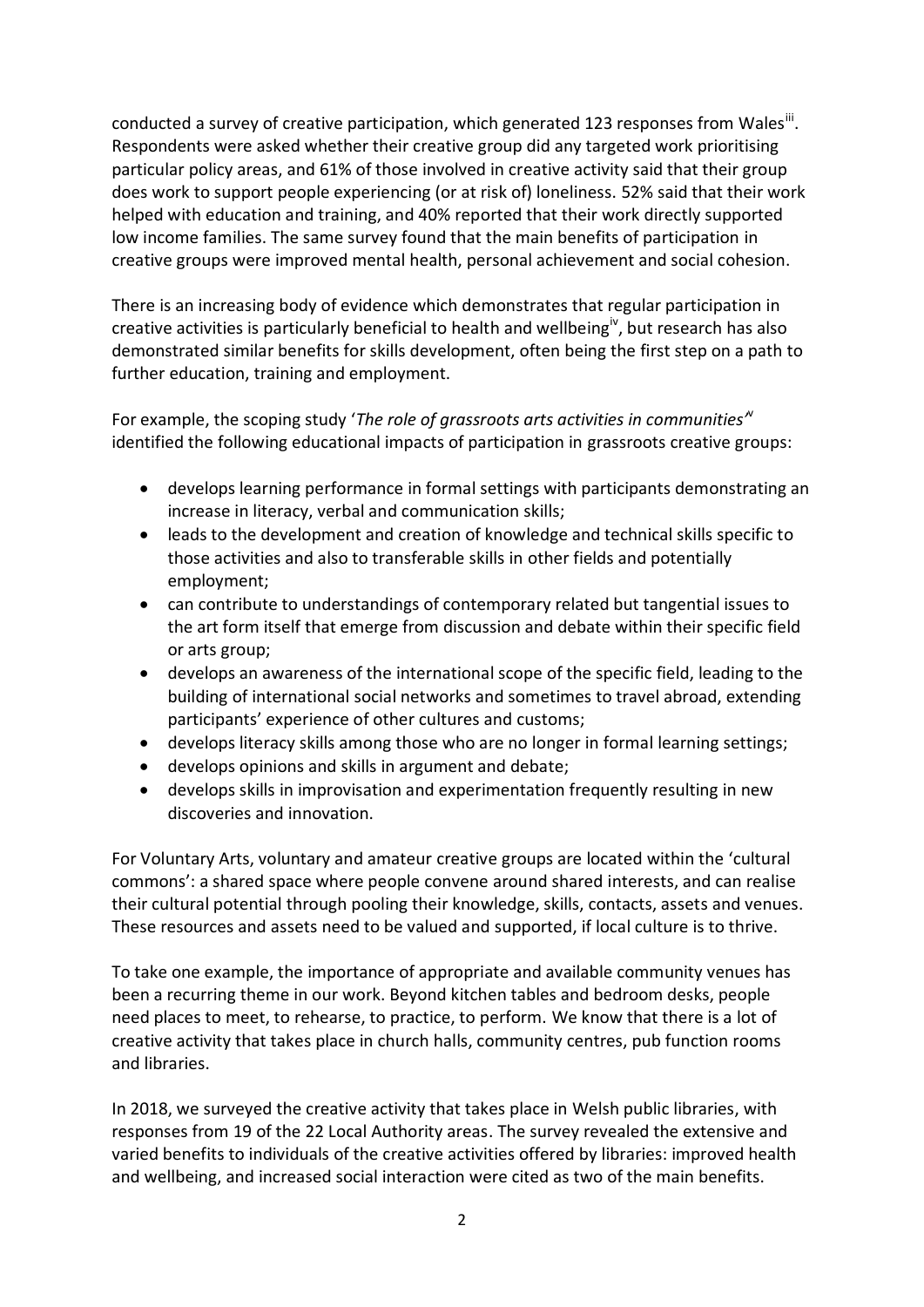What is particular about libraries is their accessible, community-owned nature: a common space where all are welcome, and where cost isn't a barrier to participation. Respondents said:

- "The informal setting of libraries makes access to creative arts easier."
- "Great for providing a non-threatening social environment for people to meet."

The reinvention of libraries over recent years has now placed them at the forefront of community creative activity, and they often act as gateways to different forms of culture.

## **Case study – Drawn Together Wales**

-

In 2018, Voluntary Arts Wales collaborated with community arts organisation Coast Lines to deliver Drawn Together Wales. The project invited people to take a few moments out of their day simply to draw something they could see, in shared sketchbooks. We reached over 4,500 participants, of all ages (from 1 to 98), and from every Local Authority area of Wales. The subsequent exhibition in the National Museum of Wales, Cardiff, was seen by over 47,000 people.

We used drawing because it can act as a gateway to other forms of visual arts. Drawing is accessible, low-cost and democratic; and also foundational artistic practice for painting, printing, sculpture, architecture, fashion or industrial design. It is also an important tool for developing observational skills.

99% of participants enjoyed their experience, and 96% of participants reported feeling happier and more positive as a result of taking part. We asked if participants were creatively active, and the most common answer was 'never'; and we asked if participants were involved in any creative or community groups, and the most frequent response was 'no'. Despite this, in our follow-up survey, 90% of participants have said that they have continued to draw since taking part in the project.

Participants reported developing a greater appreciation of their communities, through observing their surroundings more closely through drawing. Many reported that they have developed other creative practices, joined or set up creative groups, developed confidence and become more involved in the civic life of their communities.

i *Light Springs through the Dark*, Welsh Government, 201[6 https://gov.wales/docs/drah/publications/161213](https://gov.wales/docs/drah/publications/161213-a-vision-for-culture-in-wales-en.pdf) [a-vision-for-culture-in-wales-en.pdf](https://gov.wales/docs/drah/publications/161213-a-vision-for-culture-in-wales-en.pdf)

<sup>&</sup>lt;sup>ii</sup> All Wales Database of Voluntary Organisations in Wales, WCVA, 2016 [https://www.wcva.org.uk/what-we](https://www.wcva.org.uk/what-we-do/research-publications)[do/research-publications](https://www.wcva.org.uk/what-we-do/research-publications)

III Voluntary Arts' Big Conversation 201[8 https://www.voluntaryarts.org/News/big-conversation-2018-results](https://www.voluntaryarts.org/News/big-conversation-2018-results) / <https://www.voluntaryarts.org/Handlers/Download.ashx?IDMF=7a517dd3-9dbe-4310-b8cc-7725efc4f640>